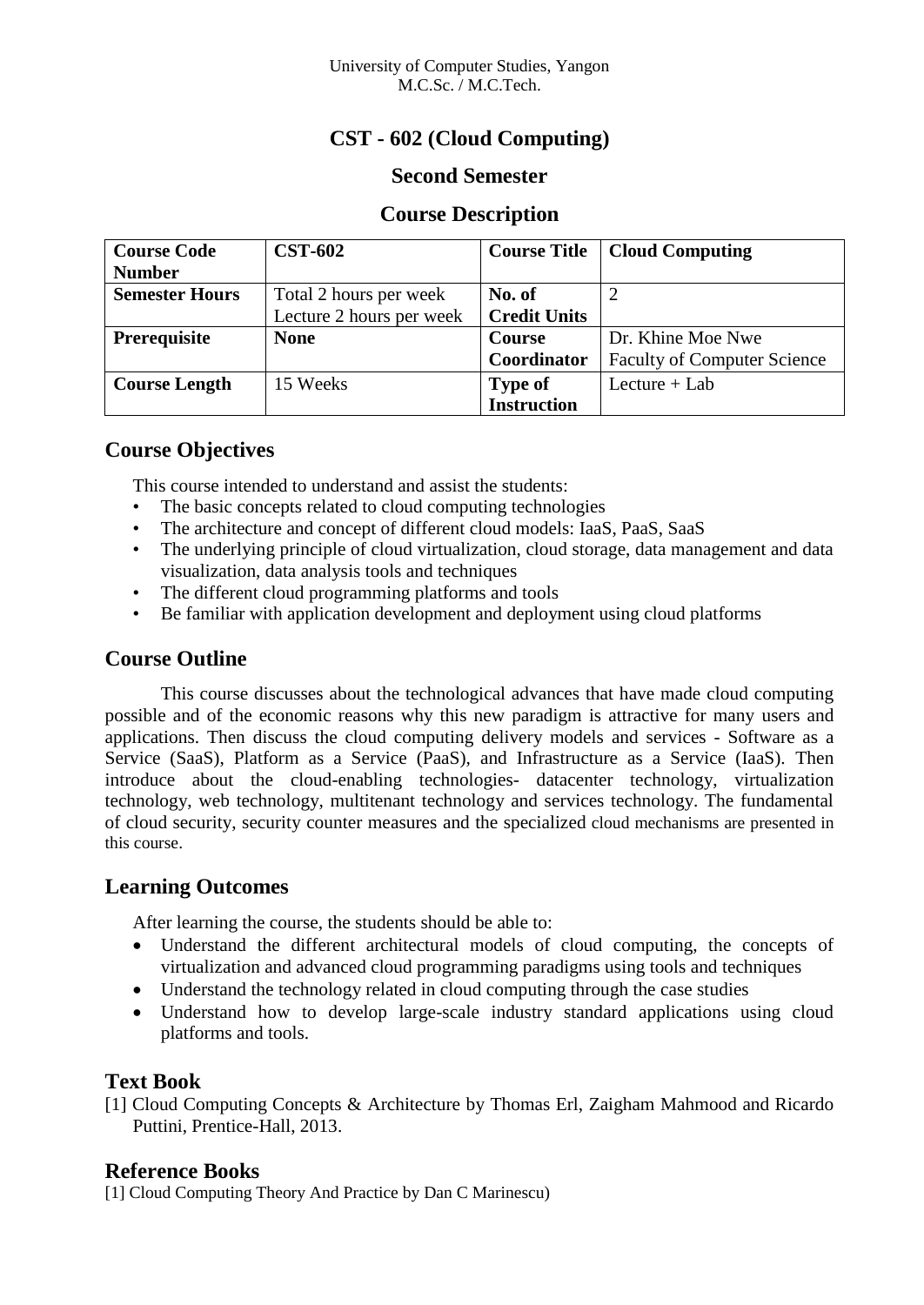### University of Computer Studies, Yangon M.C.Sc. / M.C.Tech.

# [2] Handbook\_of\_Cloud\_Computing

# **Course Organization**

Student participation in this course will involve the following activities:

- Attending the lectures
- Presentation
- Assignment/Test
- Exam

# **Assessment Plan for the Course(70%)**

| Paper Exam                 | 40 %   |
|----------------------------|--------|
| Presentation               | $10\%$ |
| <b>Class Participation</b> | 5 %    |
| Assignment/Test            | 15 %   |

## **Lecture Plan**

## **CST-602 :** Cloud Computing **Second Semester**<br>**Period :** 30 Periods for 15 weeks (50 minutes for 1 period) **Period : 30 Periods for 15 weeks (50 minutes for 1 period)**

| No. | <b>Topics</b>                           | Week      | <b>Remark</b>    |
|-----|-----------------------------------------|-----------|------------------|
|     | <b>Understanding Cloud Computing</b>    |           | <b>Chapter 3</b> |
| 1   | 3.1. Origins and Influences             | Week $1+$ |                  |
|     | 3.2. Basic Concepts and Terminology     | Week 2    |                  |
|     | 3.3. Goals and Benefits                 |           |                  |
|     | 3.4. Risks and Challenges               |           |                  |
|     | <b>Summary Chapter and Presentation</b> |           |                  |
|     | <b>Understanding Virtualization</b>     |           | <b>Chapter 4</b> |
|     | <b>Technologies</b>                     |           |                  |
|     |                                         |           |                  |
| 2   | 4.1 Roles and Boundaries                | Week $3+$ |                  |
|     | 4.2 Cloud Characteristics               | Week 4    |                  |
|     | 4.3 Cloud Delivery Models               |           |                  |
|     | 4.4 Cloud Deployment Models             |           |                  |
|     | <b>Summary Chapter and Presentation</b> |           |                  |
|     | <b>Cloud-Enabling Technology</b>        |           | <b>Chapter 5</b> |
| 3   | 5.1 Broadband Networks and Internet     | Week $5+$ |                  |
|     | Architecture                            | Week $6+$ |                  |
|     | 5.2 Data Center Technology              | Week 7    |                  |
|     | 5.3 Virtualization Technology           |           |                  |
|     | 5.4 Web Technology                      |           |                  |
|     | 5.5 Multitenant Technology              |           |                  |
|     | 5.6 Service Technology                  |           |                  |
|     | 5.7 Case Study Example                  |           |                  |
|     | <b>Summary Chapter and Presentation</b> |           |                  |
|     | <b>Fundamental Cloud Security</b>       |           | <b>Chapter 6</b> |